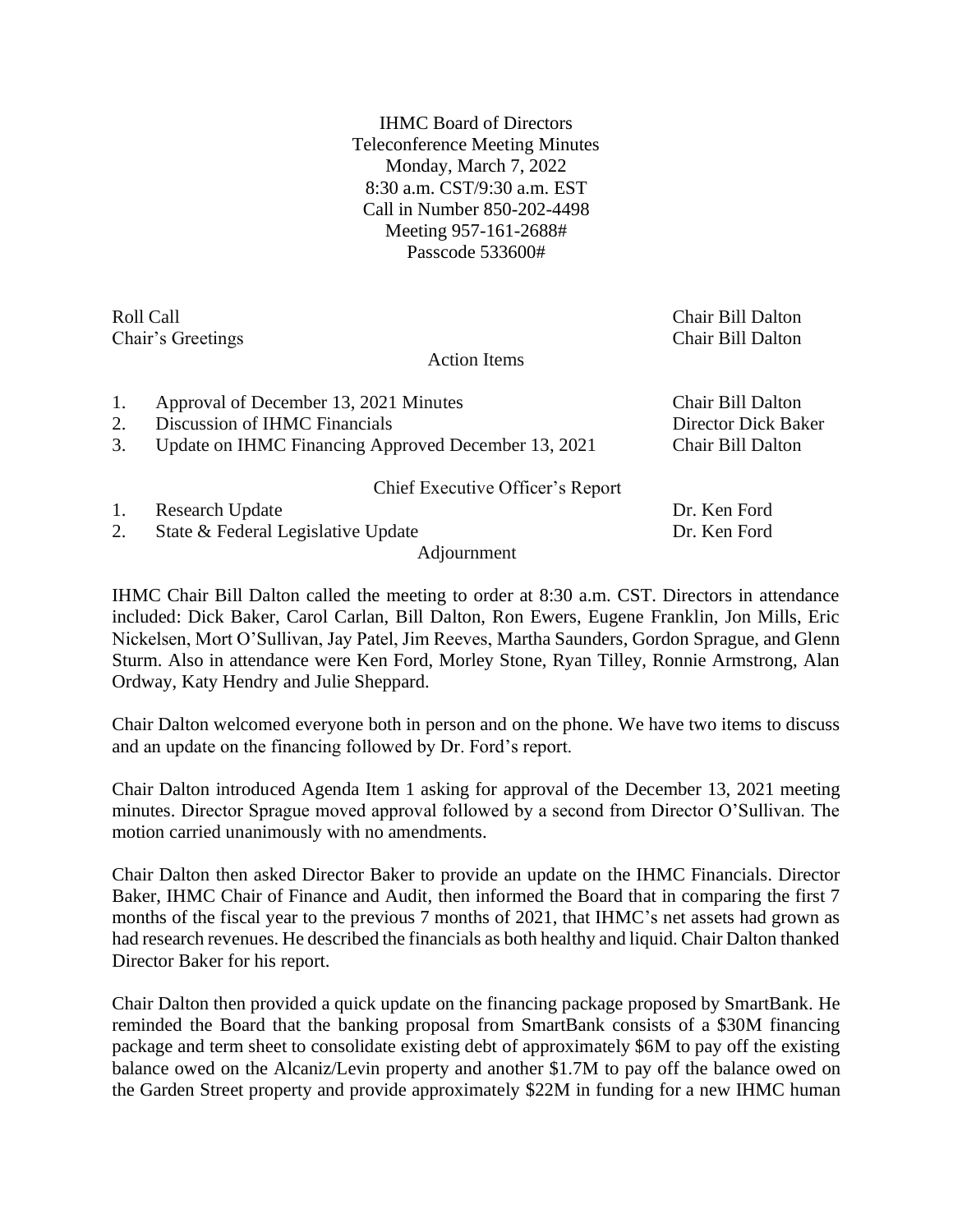performance research and office facility to be designed and constructed. He explained that at the current time, Escambia County does not have an easy or expedited way to do a tax-exempt bond issue so we are currently on the agenda for the Florida Development Finance Corporation (FDFC), a state entity, that provides this service statewide as the issuer and then the bonds are sold directly to SmartBank. He remarked that the required TEFRA public hearing for this is being noted for March and via an interlocal agreement the item will also be placed on Escambia's County's docket. He reminded the Board that as always with any financing there are small issues that arise to be worked out and that staff would keep everyone posted as this progresses forward.

Chair Dalton then asked Dr. Ford to provide his report.

Dr. Ford thanked Chair Dalton for the opportunity to provide his report and welcomed the Board members.

He began by addressing the State Legislative Update commenting that the Legislative Session is scheduled to end Friday, March  $11<sup>th</sup>$  and adding that it has been an unusual Session with much more disagreement over the redistricting maps than anticipated. He also explained that there have also been a host of social issues with heavy debate, slowing the progress of other legislation. He remarked that the budget conference begins this week after protracted debate over the allocated top line funding amounts and that while initially there were projections that the Legislature might extend a few days beyond March 11<sup>th</sup>, at this point it appears everything will finish on time. He explained that this session IHMC's legislative priorities have been:

- Protecting the \$4.1 million recurring line item
- Request for \$1.3 million for HVAC repairs to 40 S. Alcaniz
- Request for \$1.4 million in cooperation with UWF for SCIF

Dr. Ford commented that hopefully IHMC is reaping the benefits of many years of groundwork and education and that the legislators are in a supportive posture toward IHMC. He remarked that both House and Senate are in agreement on our \$4.1 million line item at this point in the budget conference adding that this is the first time in several years that both legislative bodies have supported us at the identical level. He explained that while it is always possible for something to change between now and final passage of the budget, we appear to be in a strong position.

Dr. Ford commented that deferred maintenance funding is still being worked out in the Budget Conference process and that non-recurring monies are also in flux and are unlikely to be dealt with until later this week, after the subcommittee budgets are closed out and the Appropriations Chairs and Presiding Officers complete the budget. He explained that everything will move quickly in the next few days and through the weekend with the final deadline for the budget to be completed being tomorrow Tuesday, March 8<sup>th</sup>, so that the 72-hour cooling off deadline can be met and allow for final passage on March 11<sup>th</sup>.

Dr. Ford commented that Senator Doug Broxson has been the key legislative champion for IHMC, and we are very fortunate that IHMC's hometown Senator has a position of leadership for Senate President Simpson and will enjoy even more clout and authority under incoming Senate President Passidomo. Dr Ford asked all board members to please thank Senator Broxson on behalf of IHMC.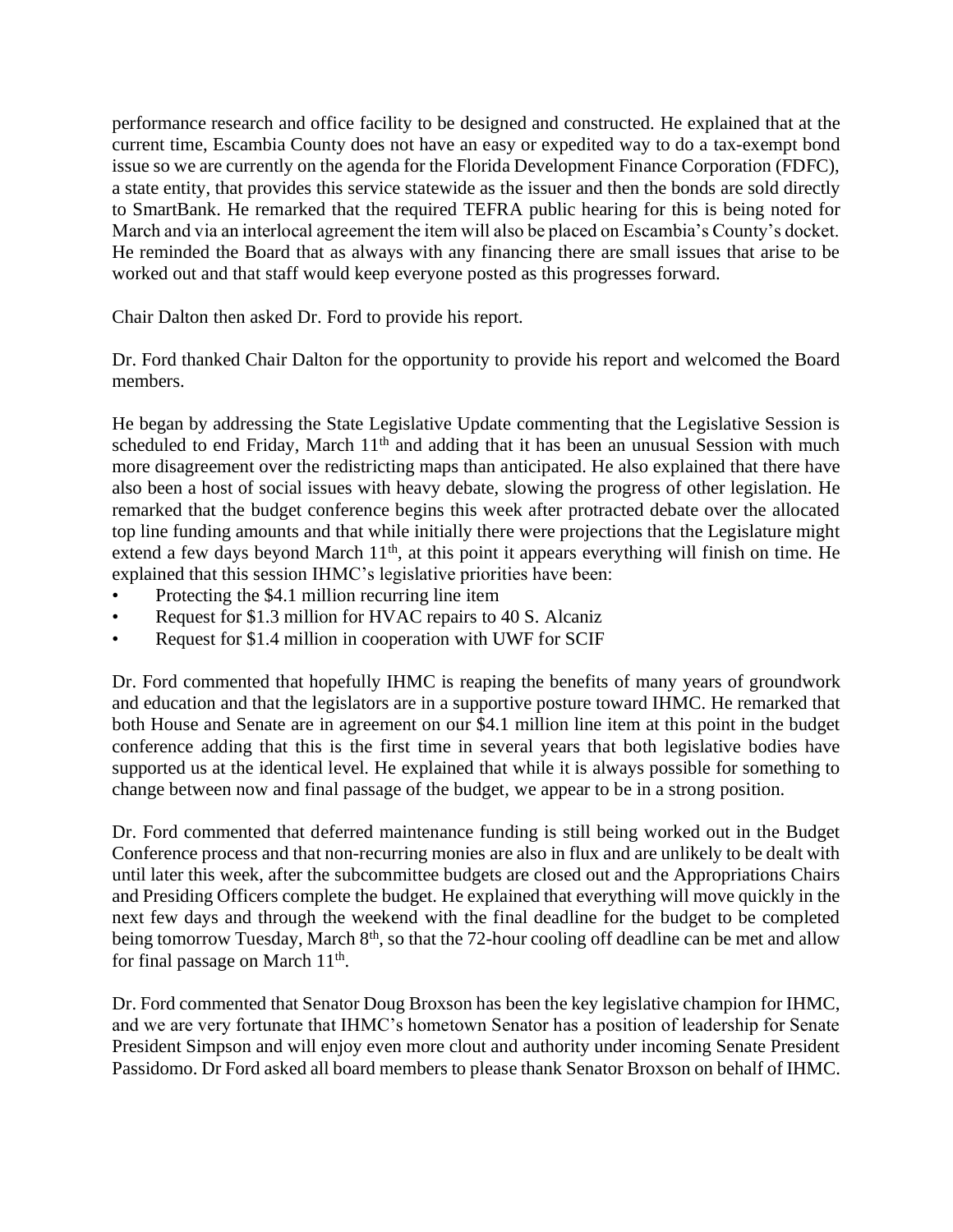Dr. Ford then turned to the federal legislative front, commenting that for fiscal year (FY) 2022, IHMC anticipates continued strong bipartisan support for research. He mentioned that some of IHMC's new starts are currently tied up in the continuing resolution  $(CR)$  set to expire March 11<sup>th</sup> and adding that it is hard to predict the outcome at this time as this CR is the third that has been enacted to extend government funding as congressional appropriators continue working on a funding agreement for FY 2022, which began on October 1, 2021. He remarked that the House had passed the most recent CR on February 17<sup>th</sup> leaving three weeks to work out an agreement. Dr. Ford continued the discussion explaining that Appropriators have been locked in a monthslong stalemate over an FY22 funding agreement, with Democrats pushing for significant increases to social spending programs and Republicans insisting that spending be divided equally between defense and non-defense programs. He commented that Appropriations leaders in the House and Senate reportedly reached an agreement on February  $9<sup>th</sup>$  on a "framework" for the FY22 appropriations bill, but details of the agreement have yet to be released, even as negotiations continue and that we have fingers crossed for a resolution soon.

Dr. Ford then turned the discussion to new teammates mentioning that we have several new postings up on the web for full time positions and expect to have additional full-time new hires at out next meeting. He explained that it is also that time of year when we begin recruiting summer interns and every day we are receiving new inquiries so we expect this summer we will have numerous interesting students from high school to post-doctoral levels to tell you about.

He informed the Board that Timothy Nall has joined IHMC as a new research associate explaining that Timothy earned a bachelor's degree in Engineering Physics from the University of Oklahoma and that before joining IHMC, he worked for Boeing as an aerospace system engineer on a variety of Department of Defense platforms. Dr. Ford explained that while there, Timothy volunteered as a mentor to a FIRST Robotics team helping them reach the Championships in his second year on the team and that in his spare time, Timothy enjoys West Coast Swing Dancing and frequently travels to events and competitions and is into exotic cars and F1 racing.

Dr. Ford also mentioned that IHMC was very excited that one of our scientists working remotely from California, Toshi Miyatsu, will be relocating to Pensacola this summer with his wife. He explained that Toshi's research focuses on cognitive and technological tools that can enhance human learning, instruction, performance, and assessment and that at IHMC, Toshi is working with Drs. Peter Pirolli and Timothy Broderick on LEAP and Peerless both of which are funded by DARPA. In LEAP, he commented that Toshi serves as an onsite person in charge of experiments examining the efficacy of non-invasive brain stimulation on foreign-language acquisition and that in PEERLESS, he plays an important role on the cognitive behavioral team that conducts cuttingedge assessments for elite operator selection incorporating cognitive testing, speech and natural language processing, and machine learning-based EEG analyses.

Dr. Ford also informed the Board that the meeting of IHMC's Science Advisory Council (SAC) will occur over March 20<sup>th</sup> and 21<sup>st</sup> and adding that the SAC will be welcoming new members Jon Mogford from Texas A&M, Robbie Mandelbaum from Lockheed Martin, and Katharina McFarland, a former senior executive from the Defense and Intelligence communities. He commented that IHMC is greatly looking forward to hosting this group of prominent science and technology leaders, especially since the group did not meet in '20 due to COVID. He explained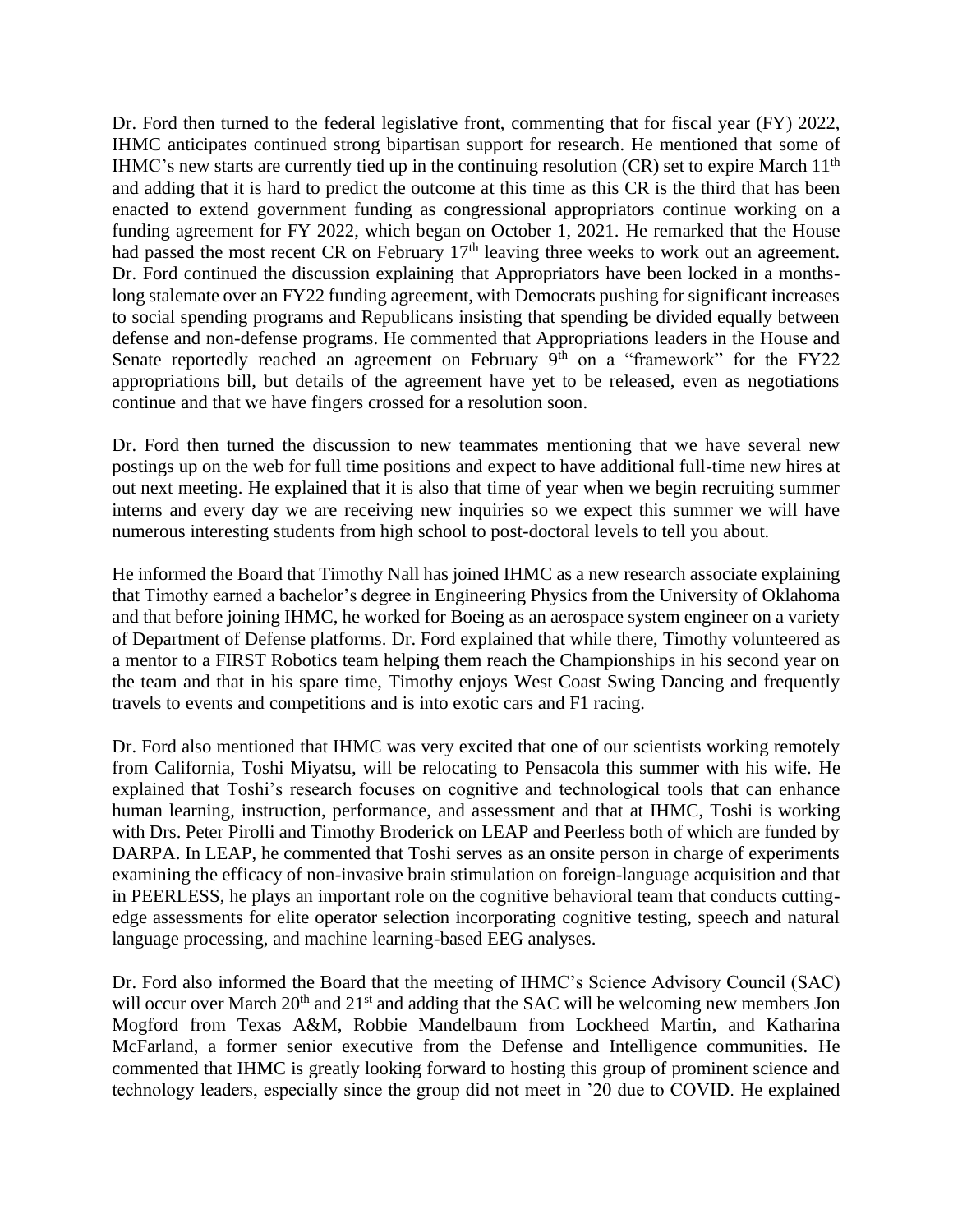that in addition to some of our well-established scientists and engineers, IHMC is also looking forward to showcasing impressive young new members of our technical staff including Gwen Bryan and Kaleen Lavin, presenting their work in robotics and human performance, respectively.

Dr. Ford also updated the Board on the Triumph funding stating that this funding continues to provide valuable resources to our growing Human Healthspan, Resilience, and Performance research. He informed the Board that since receiving final grant approval in late March of last year, IHMC has utilized approximately \$1.8M to purchase state-of-the-art equipment and hire new research team members. He mentioned that in addition to the cutting-edge research equipment being purchased, IHMC is also driving further interdisciplinary collaboration between human performance and powered exoskeleton research via the purchasing of new equipment for our machine shop. He explained that this new machine shop equipment will allow IHMC to make modifications, repairs, and fabrications in-house as human performance research inputs provide valuable physiological insight to the exoskeleton team.

Dr. Ford then began his research update stating that he was happy to present that we continue to be successful with new research funding and between our December meeting and today, we have been contracted for over \$7.2M in new research funding and have approximately \$2M of sponsored research projects pending or in the negotiation phase. He informed the Board that he would mention several of the new funded projects.

He began by mentioning Dr. Mark Williams, a recent hire with a background in cognitive psychology and expertise studies, who has recently been awarded \$635,037 titled Combat Marksmanship in Extremely Cold Environments: Assessing Impacts on Cognitive Functions and Developing Data-Driven Countermeasures funded by the Naval Health Research Center. Dr. Ford explained that few researchers have attempted to identify the mechanisms underpinning reduced cognitive function in cold environments. But, most if not all, military operational skills demand high levels of cognitive function and that without a better understanding of how extreme cold impacts cognitive function, a clear identification of which functions are most vulnerable to cold exposure, and deeper insights into the neural mechanisms underlying declines in performance, it is impossible to develop effective strategies to maintain optimal performance.

He stated that Dr. Morley Stone recently was awarded a \$3.6M study from USSOCOM for Strategies to Augment Ketosis — Assessment of Prophylactic Ketone Administration on Concussive Injury in the US Army Basic Airborne Course. He mentioned that as we have discussed in the past, warfighters face significant risk of mild traumatic brain injury (mTBI) from acute and repetitive impact and blast exposure and such events occur during combat-related and routine training activities (e.g., parachute jumping). He mentioned that it is now recognized that mTBI is associated with neuroinflammation and can have persistent long-term debilitating effects in many individuals and that even mild neurotrauma can lead to cognitive decline and behavioral changes and if left untreated increases risk for neuronal atrophy and acceleration of age-related neurodegeneration. He stated that there is an urgent need to develop safe and deployable treatments that attenuate mTBI in warfighters. The overarching goal of this project is to reduce the deficits induced by closed head injuries and that to meet this goal, we will test the central hypothesis that a metabolically supported ketone-fueled brain may benefit from enhanced protection from neurotrauma. He explained that IHMC will conduct a novel trial designed to assess the efficacy of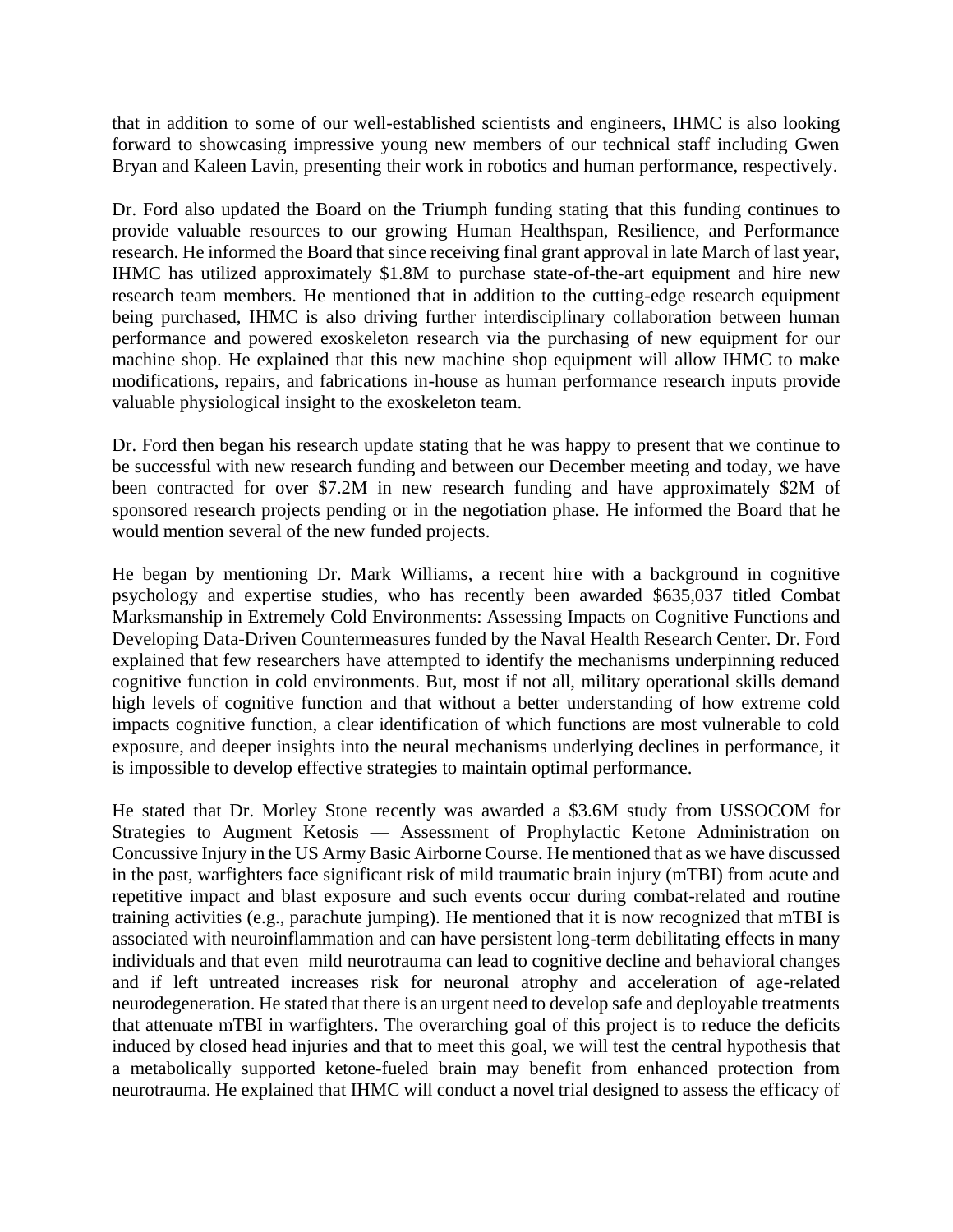ketone ester supplementation during Army Basic Airborne Course as a prophylactic against detrimental cognitive outcomes following mTBI and this objective will be examined through three specific aims. Aim 1 is examining the pre-jump prophylactic potential of KETONE supplementation to attenuate closed head injury-induced changes in cognitive performance. Aim 2 is exploring the potential of KETONE to alter blood and urine-based protein, molecular, metabolic and lipid profiles impacted by closed head injury during jump training. And Aim 3 (Option) is developing a multidimensional predictive model of mTBI risk among BAC participants. He explained that IHMC will leverage leading-edge machine learning advanced by our team to integrate phenotypic, multiomic, and head impact data across the full cohort of BAC participants and generate a signature predictive of mTBI risk adding that this approach builds on our experience in establishing predictive models of key outcomes across multiple human subject research projects supported by SOCOM, ONR, DARPA, NIH, and VA.

Dr. Ford then discussed another recent IHMC scientist hire, Dr. Kaleen Lavin, stating that she has also received an award of \$300,000 from USSOCOM for a project called, Enhancement of Pathway-Level Information Extractor for 'Omics Data Interpretation (EPLIER). He commented that this new award builds upon PLIER, an innovative and powerful bioinformatics tool, to address several key limitations adding that the proposed solutions will reduce bias, enhance scientific rigor, and increase opportunities for validation. He mentioned that Multi-Modal PLIER will use these automated approaches while strengthening detection of differential patterns between conditions, with obvious implications for categorial comparisons including repeated measures study designs and the goal is that these enhancements will improve the ability to represent the biological and physiological relevance of gene expression-based discoveries in an efficient, unbiased, and informed manner.

Dr. Ford informed the Board that Dr. Robert Griffin has a second phase project from an Electric Car Company for \$504,170 Optimus Project V2 that will continue the work begun in the last year by further supporting humanoid robot efforts by modeling design variants of the Optimus V2 robot, simulating those models through various maneuvers of interest, improving walking algorithm robustness, and supporting the V2 robot platform. He added that Robert also has received a National Science Foundation collaborative research project with Clemson University for \$161,902, for Occupational Exoskeletons and the Human-Technology Partnership with the emphasis on Achieving Scale and Integration into the Future of Work explaining that in this effort, IHMC will be participating as a subcontractor to Clemson University, focusing on the development of an exoskeleton emulator to allow the rapid evaluation and exploration of different assistive profiles for upper-body exoskeletons, particularly focusing on the shoulder, elbow, and back. Dr. Ford also stated that Dr. Griffin has a third project funded at \$2M, as part of our collaboration with DOE's Sandia National Laboratories adding that this is a continuation of our Wearable Robotics to Enhance Worker Safety project.

Dr. Ford also stated that he was happy to discuss a project led by Peter Pirolli which has been selected for funding and is currently in negotiations with USSOCOM at roughly \$2M. He explained that as everyone can appreciate, objective and continuous measurement of cognitive readiness is important for service members, particularly in populations where traumatic brain injury (TBI) is common and under-reported, such as in special operations forces adding that service members face significant risk of mTBI from acute impacts that occur both in combat (e.g. blast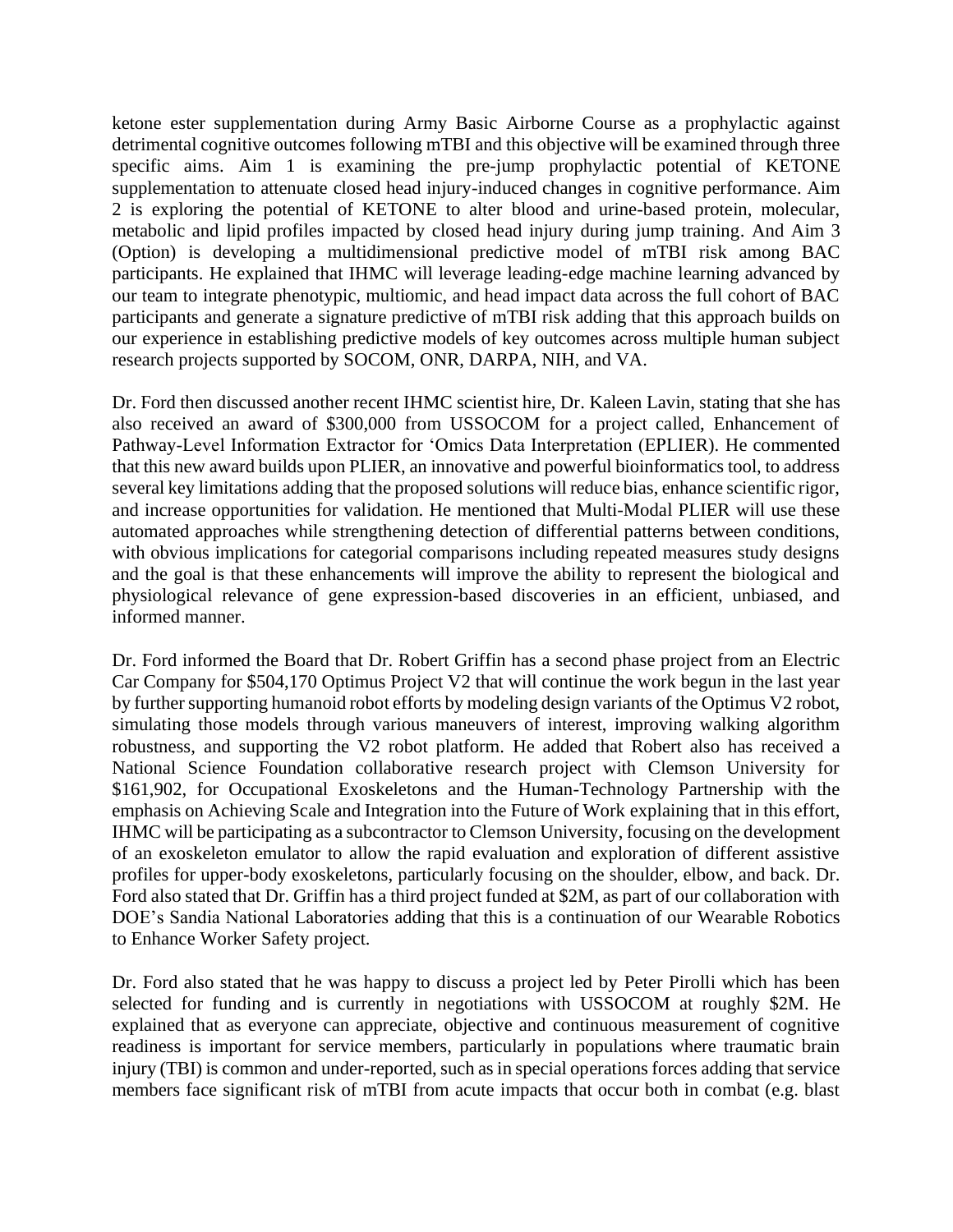exposure) and training (e.g., parachute jumping). He mentioned a need for neurocognitive measurement tools that are efficient and engaging, given the lengthy list of cognitive and motor factors affected by TBIs and how monotonous current tests are for each factor. He added that it is also important that assessment and diagnostic instruments measure cognitive abilities and other biomarkers that are ecologically valid for the specialized demands of military operations, that may include measurements of cognitive resilience to stress or behavior in teamwork situations and that to address these challenges, IHMC will create and validate a novel game- and communicationbased assessment platform called the Virtual Integrated Social Task (VISTa) system. VISTa builds upon IHMC's innovative research platform for measuring cognitive, behavioral, and teamwork aptitudes for elite warfighter selection. He explained that VISTa collects motor, speech, and cognitive data simultaneously through an engaging team-based shooting task and enabled by these rich data, VISTa technology will provide a highly accurate, one-stop assessment of operationally relevant cognitive abilities (e.g., memory, fluid intelligence, reaction time, inhibition, reasoning, etc.) that can serve in the assessment of neurocognitive and mission readiness abilities and that is responsive to mTBI-related declines. He commented that to test VISTa as a feasible tool for assessing mTBI, IHMC will evaluate the validity of VISTa against a current gold standard mTBI assessment instrument.

Dr. Ford then turned to a discussion of the Pensacola Facilities Update and Renovation Update explaining that construction is almost complete in the lower north wing of 40 S. Alcaniz St. with ceilings, casework, flooring, tile for the new shower areas, and final HVAC connections in the process of installation. He stated that final installation of freezers and fume hood should be completed early next week. He commented that this project has been more challenging and taken longer than envisioned and hopefully we are in the newly renovated space just in time for some crucial deadlines for an existing human performance research project.

Dr. Ford also mentioned that in the newly rented Reus Street warehouse, the resistance pool (Endless swim pool) has been installed, adding that there is one remaining issue with the factory control settings, and this is being resolved by the installation representative and electrician. He commented that the "cold pool" is installed and functional with decking and enclosure and that minor work is ongoing to clean up corridors for safety and esthetic reasons. He stated that the use of the additional space in the Reus Street location is being discussed and will require permitting and design professionals to provide additional lighting, additional HVAC, exhaust fans for chlorine fumes, and possibly opening of structural walls to provide adequate spans for environmental chamber and equipment located at the Andrews Institute. He explained that the feasibility of relocating this equipment will be a topic of discussion when more information has been provided and costs analyzed.

Finishing up his discussion on renovations, Dr. Ford commented that we are nearly complete in renovations at the former executive office suite on the second floor of 40 S. Alcaniz St. explaining that this space will now be used more efficiently and provide offices for many researchers and staff. He suggested that in person Board members should feel free to tour after this meeting along with the lower north renovations at building 40 adding that he thought everyone would be pleasantly surprised by the transition from the old executive suite where we used to hold our Board meetings.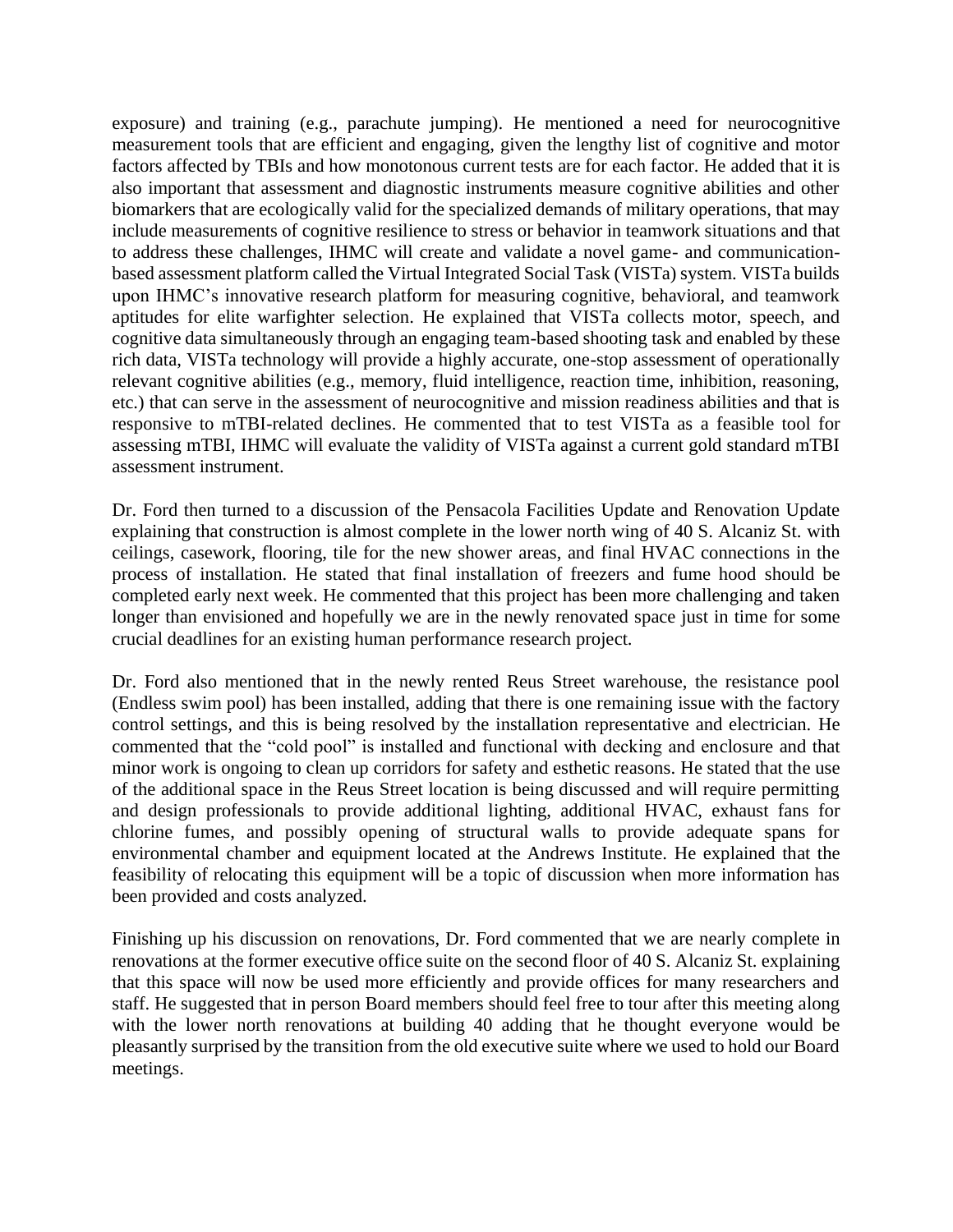Turning to the new construction update, Dr. Ford stated that IHMC had advertised for architect engineering services for the proposed new facility and that eight firms responded and 4 firms were shortlisted for presentations to the selection committee. He mentioned that those firms shortlisted included, Caldwell and Associates, DAG architects, Quina Grundhoefer Architects and Williams Blackstock Architects all came in person Friday, February 25<sup>th</sup> and made 90-minute presentations stating that those presentations included information on partners that had biomedical lab experience. He mentioned that the Selection Committee unanimously selected DAG Architects based on their excellent team and presentation commenting that DAG has partnered with Cooper Carry Science and Technology Group with national experience in designing laboratory buildings around the country. He explained that DAG and Cooper Carry have already hit the ground running and are already working with Phil Turner and Marcas Bamman on a quick turnaround floor design for an upcoming NIH research lab funding grant which is a long shot but worth submitting. He explained that the next major task will be scheduling design charettes with the IHMC building user community and the design team and we are scheduling these in the next few weeks.

Dr. Ford stated that IHMC will also be putting out a Construction Manager at Risk Request for Qualifications to quickly add a construction firm to the IHMC/DAG team to insure that the design criteria for materials are those that can be obtained in the construction period time frame such as brick, steel, concrete etc. He further explained that we are also engaged in the necessary environmental, engineering, and topographical surveys needed as the project begins to take shape adding that he believed we will have lots to report at the upcoming June meeting.

Dr. Ford mentioned that in Ocala, we have restarted the lecture series, on March 3<sup>rd</sup> with IHMC's Mark Williams and continuing through April and May we plan to host live lectures. He added that to prepare for this change, we have been "rebooting" all our media connections and sponsors, as well as making appointments with new potential sponsors for the remainder of the evening lectures for spring and fall of 2022. He mentioned that the Ocala public sculpture project with Ocala Electric Utility is now complete and in April will be the focus of the First Friday Art Walk and that Science Saturdays are also back in full swing and have had large waiting lists. Also in Ocala, he noted that these past several weeks IHMC has hosted two town hall meetings for the city regarding the proposed second downtown parking garage commenting that both meetings were very well attended, and it is nice to see people in our facility again. He stated that the Ocala facility is up to date on all maintenance, and everything is running smoothly with one air conditioning unit being replaced in early March.

Dr. Ford also commented that the Spring 2022 season of Science Saturdays is underway and events in Ocala include Engineering for Extreme Winds, Computer Game Design, Dolphins - Brainiacs of the Sea, and Sphero Robots. In Pensacola, he mentioned that the four sessions are Balloon Cars, Electric Circuits, Computer Game Sprites, and Monarch Butteries. Computer Game Sprites and Monarch Butterflies are new topics for Pensacola this year. He stated that attendance at both locations is starting to pick up adding that we are back to having waiting lists, especially in the 9 a.m. sessions. He stated that planning for robotics camp is going well and we are ready to start registration as parents have already been inquiring and that this year, instead of having one session for rising 7th and 8th graders, and a second session for rising 8th and 9th graders, we are going to try one session for rising 8th graders and the second for rising 9th and 10th graders. He stated that Stem-Talk continues to be very successful adding that we have had well over 3 million downloads